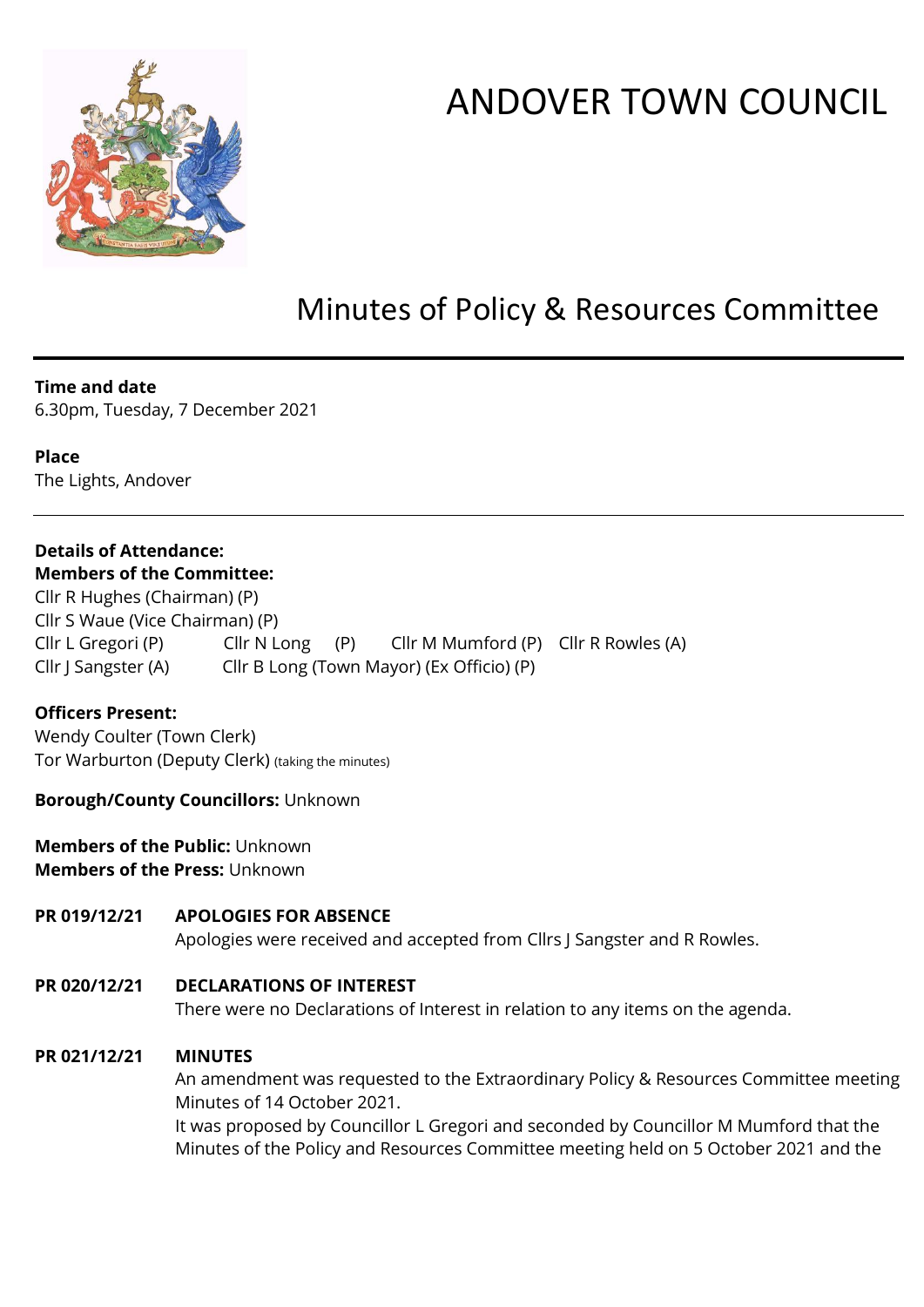amended Extraordinary Policy and Resources meeting held on 14 October 2021, be signed by the Chairman as correct records.

A vote was taken which was unanimous.

**RESOLVED: That the Minutes of the Policy and Resources Committee meeting held on 5 October 2021 and the amended Extraordinary Policy and Resources meeting held on 14 October 2021, be signed by the Chairman as correct records.**

#### **PR 022/12/21 PUBLIC PARTICIPATION**

There were no Members of the Public present at the meeting.

#### **PR 023/12/21 YEAR END 31 MARCH 2021 – UNDERSPENDS AND OVERSPENDS**

Members noted the report on underspends and overspends and considered the movement of funds from the Budget Year ending 31 March 2021 and addressed them.

It was requested that under Allotments, Budget Head 3050/8 Picket Piece be changed to read Ox Drove and Budget Head 4500/1/10 be changed from Augusta Park to Saxon Heights.

It was commented that due to potential talks to increase the Operational Reserves to up to 6 months, it would be advisable to move the remaining Net Balance of £35,182.42 to Operational Reserves.

It was proposed by Councillor L Gregori and seconded by Councillor N Long that it be recommended to Full Council to move the remaining £35,182.42 to Operational Reserves. A vote was taken which was unanimous.

# **RESOLVED: That it be recommended to Full Council to move the remaining £35,182.42 to Operational Reserves.**

#### **PR 024/12/21 FINANCIAL PLAN FOR 2022/2023**

Members noted the report on the Financial Plan for 2022/2023.

It was proposed by Councillor N Long and seconded by Councillor L Gregori that: The Staffing Budget remain the same as 2021/2022 and be considered for inclusion in the final Budget.

The Policy and Resources Committee recommend to Full Council that the Operational Reserves be put back to 6 months.

The Draft Budget 2022/2023 be submitted to full Council on 15 December 2021 for further consideration prior to final approval at the full Council meeting to be held on 26 January 2022.

A vote was taken which was unanimous.

#### **RESOLVED: That:**

**The Staffing Budget remain the same as 2021/2022 and be considered for inclusion in the final Budget.**

**The Policy and Resources Committee recommend to Full Council that the Operational Reserves be put back to 6 months.**

**The Draft Budget 2022/2023 be submitted to full Council on 15 December 2021 for further consideration prior to final approval at the full Council meeting to be held on 26 January 2022.**

#### **PR 025/12/21 POLICY AND RESOURCES DRAFT BUDGET 2022/2023**

Members considered a Draft Budget for the Policy and Resources Committee for 2022/2023.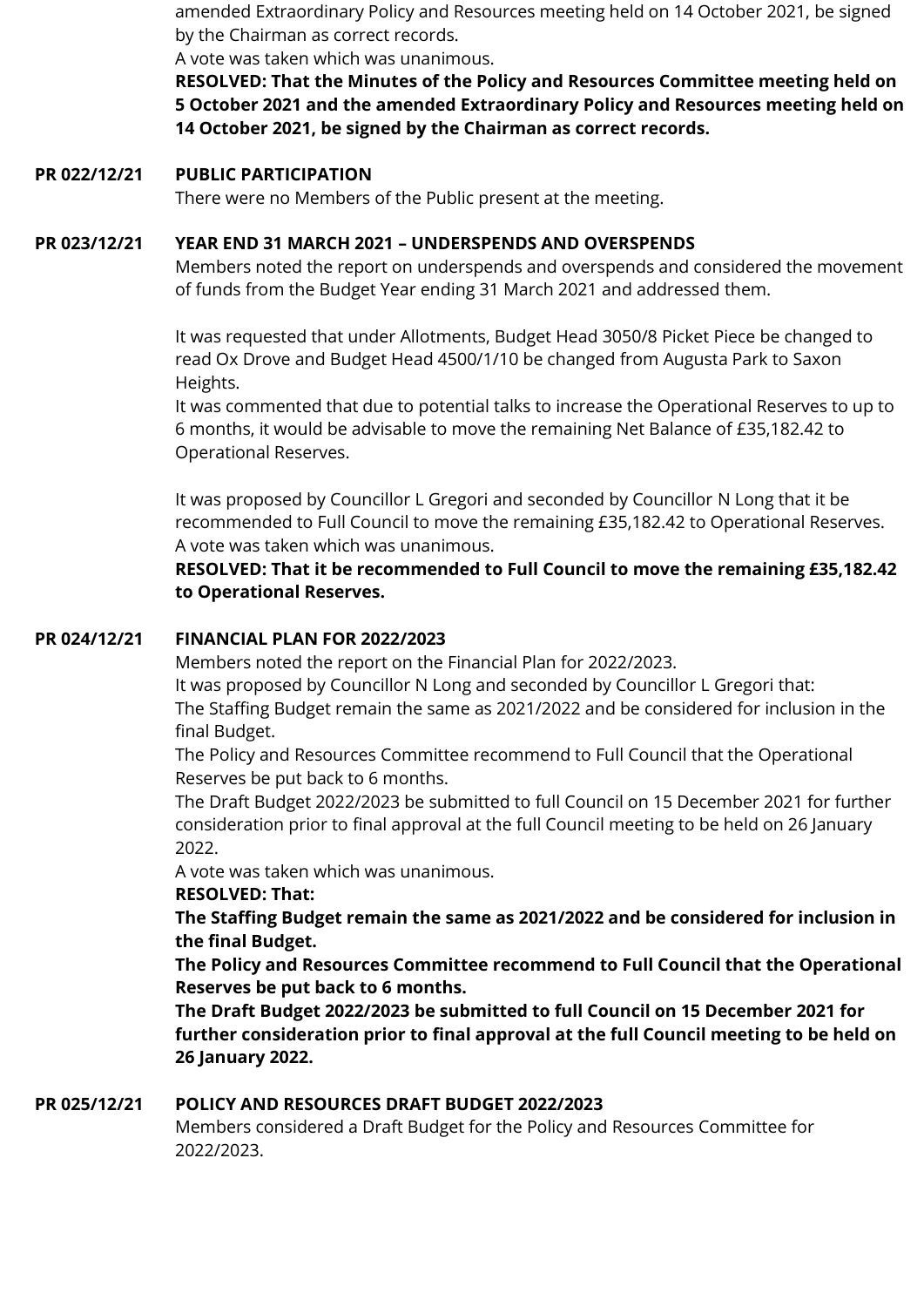It was confirmed that there had been no requests from Members for any large expenditure. The following amendments were suggested; the Election costs be increased back to £10,000.00. and that the Office Rental Budget remains the same at £12,000.00. It was proposed by Councillor M Mumford and seconded by Councillor N Long that the Policy and Resources Draft Budget 2022/2023 with the amendments, be accepted. A vote was taken which was unanimous.

**RESOLVED: That the Policy and Resources Draft Budget 2022/2023 with the amendments, be accepted.**

# **PR 026/12/21 DRAFT BUDGET 2022/2023**

Members considered the Draft Budget 2022/2023 as a whole.

It was suggested that Budget line for Pest Control be amended back to £700.00 per allotment site until a replacement contract is in place. The Budget line for the Queen's Jubilee 2022 be increased to £3,000.00.

It was proposed by Councillor N Long and seconded by Councillor M Mumford that the Draft Budget 2022/2023 with the amendments be recommended to Full Council for approval.

A vote was taken which was unanimous.

**RESOLVED: That the Draft Budget 2022/2023 with the amendments be recommended to Full Council for approval.**

# **PR 027/12/21 OPENING OFFICES**

Members noted a report regarding the opening of the Town Council Offices. In light of the rise of the Omicron variant, it was felt that Officers remain working from home where possible until further information is known about the new variant and the Government's reaction to it.

It was proposed by Councillor N Long and seconded by Councillor R Hughes that a further report be brought back to a Policy and Resources Committee in the New Year. A vote was taken which was unanimous.

**RESOLVED: That a further report be brought back to a Policy and Resources Committee in the New Year.**

# **PR 028/12/21 POLICY ON PAPER USAGE**

Members considered a Motion referred from Full Council on the usage of paper, which was proposed by Councillor S Waue and seconded by Councillor R Rowles.

Members considered that to go digital, which would potentially involve the supply of internet access and electronic devices to people, there would be a significant increase in costs. It was suggested that a project could be set up, investigating how this would be delivered and the potential implications that may follow.

It was proposed by Councillor R Hughes and seconded by Councillor N Long that the Policy and Resources Committee do not take this Motion forward.

A vote was taken:

FOR – 4, AGAINST – 1, ABSTENTIONS – 0

**RESOLVED: That the Policy and Resources Committee do not take this Motion forward.**

#### **PR 029/12/21 WORK PROGRAMME**

Members noted the Committee Work Programme. The following item was requested to be added:

• Opening Offices